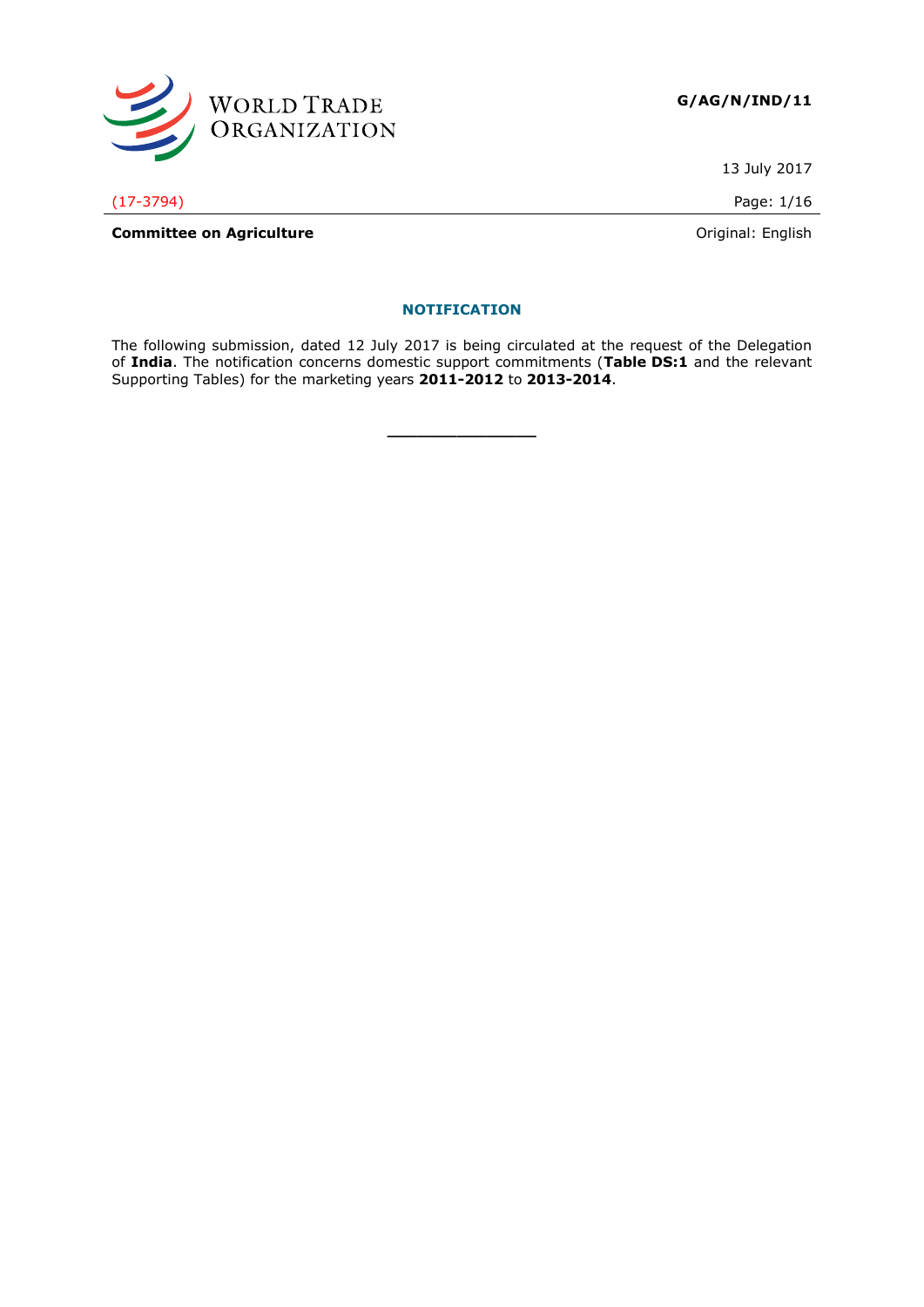#### REPORTING PERIOD: MARKETING YEARS 2011-12 TO 2013-14

# *Current Total Aggregate Measurement of Support*

| Total AMS commitment for period in question | Currency                                    | <b>Current Total AMS</b>          |
|---------------------------------------------|---------------------------------------------|-----------------------------------|
| (from Section 1 of Part IV of the Schedule) | (from Section 1 of Part IV of the Schedule) | (from attached Supporting Tables) |
|                                             |                                             |                                   |

India has no specific total AMS reduction commitments in its schedule. Domestic support to agricultural producers was provided through operations of the Ministry of Agriculture, Cooperation and Farmers Welfare and other Government agencies. All support is covered by the domestic support categories which are exempt from reduction commitments under the Agreement on Agriculture. The attached supporting tables provide details of these exempt measures.

-<br>- 2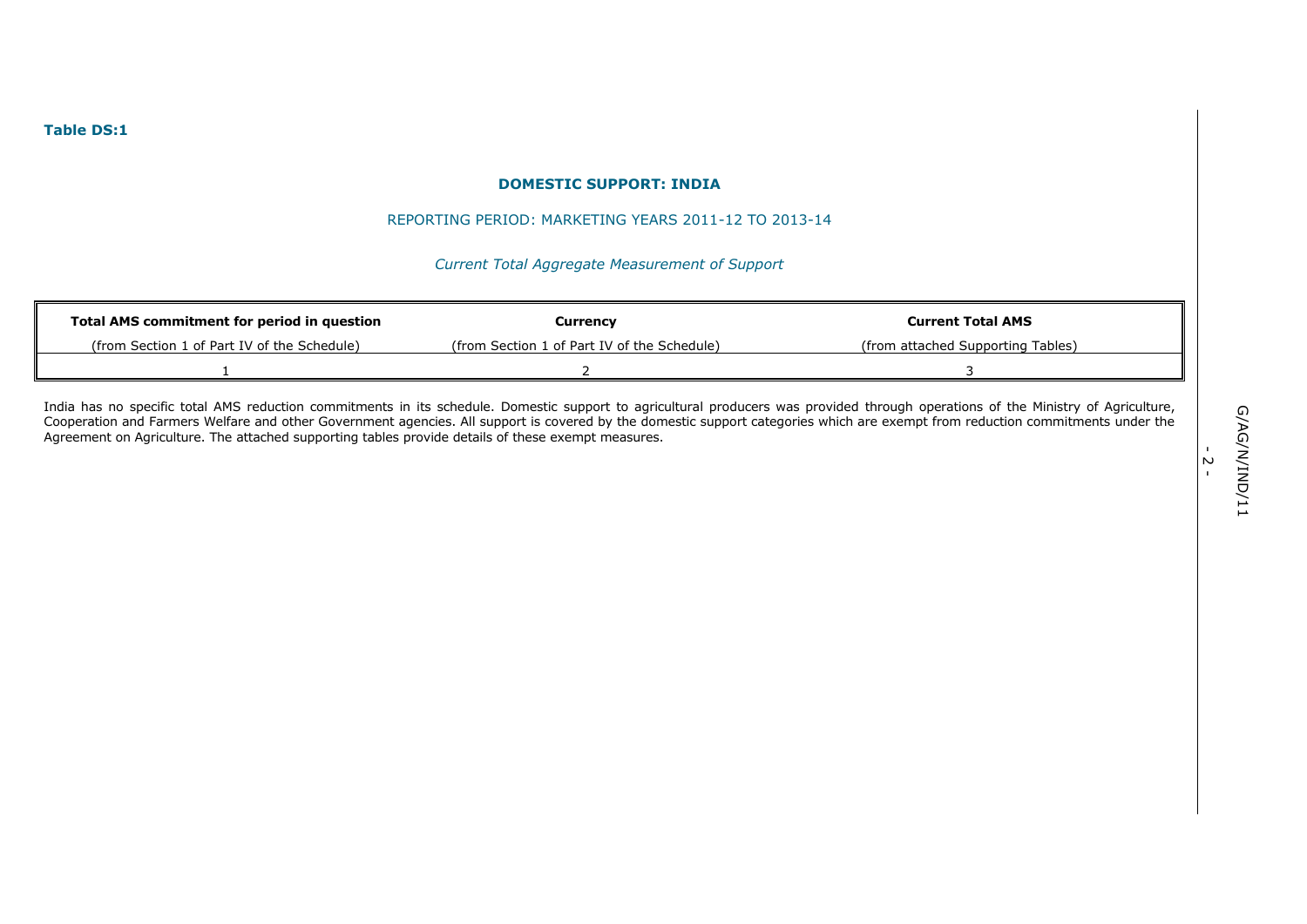## REPORTING PERIOD: MARKETING YEARS 2011-12 TO 2013-14

# *Measures exempt from reduction commitment - "Green Box"*

| Measure type                                             | Name and description of measure<br>with reference to criteria in Annex 2 | Monetary value of measures in year in question<br>(USD million) |           |           | Data sources                                                               |
|----------------------------------------------------------|--------------------------------------------------------------------------|-----------------------------------------------------------------|-----------|-----------|----------------------------------------------------------------------------|
|                                                          |                                                                          |                                                                 |           |           |                                                                            |
|                                                          |                                                                          | 2011-12                                                         | 2012-13   | 2013-14   |                                                                            |
| General services<br>(a)                                  | Research                                                                 | 1,057.45                                                        | 863.95    | 811.76    | Ministry of Agriculture, Cooperation and<br>Farmers Welfare/ Various Board |
|                                                          | Pest and disease control                                                 | 89.78                                                           | 79.13     | 84.62     |                                                                            |
|                                                          | Training services                                                        | 13.51                                                           | 10.16     | 12.92     |                                                                            |
|                                                          | Extension and advisory services                                          | 576.05                                                          | 566.97    | 601.51    |                                                                            |
|                                                          | Inspection services                                                      | 3.13                                                            | 2.95      | 2.55      |                                                                            |
|                                                          | Marketing and promotion services                                         | 491.00                                                          | 429.85    | 600.93    |                                                                            |
|                                                          | Infrastructure services                                                  | 2,128.02                                                        | 1,978.71  | 1,455.44  |                                                                            |
| Public stockholding for food<br>(b)<br>security purposes | Buffer stock operations (food grain)                                     | 14,335.78                                                       | 14,809.41 | 14,792.09 | Ministry of Consumer Affairs & Public<br>Distribution (FCI)                |
| <b>TOTAL</b>                                             |                                                                          | 18,694.71                                                       | 18,741.12 | 18,361.83 |                                                                            |

Exchange rate USD to INR:  $2011-12 = 47.92$ 

 $2012-13 = 54.40$  $2013 - 14 = 60.50$  .<br>س<br>ت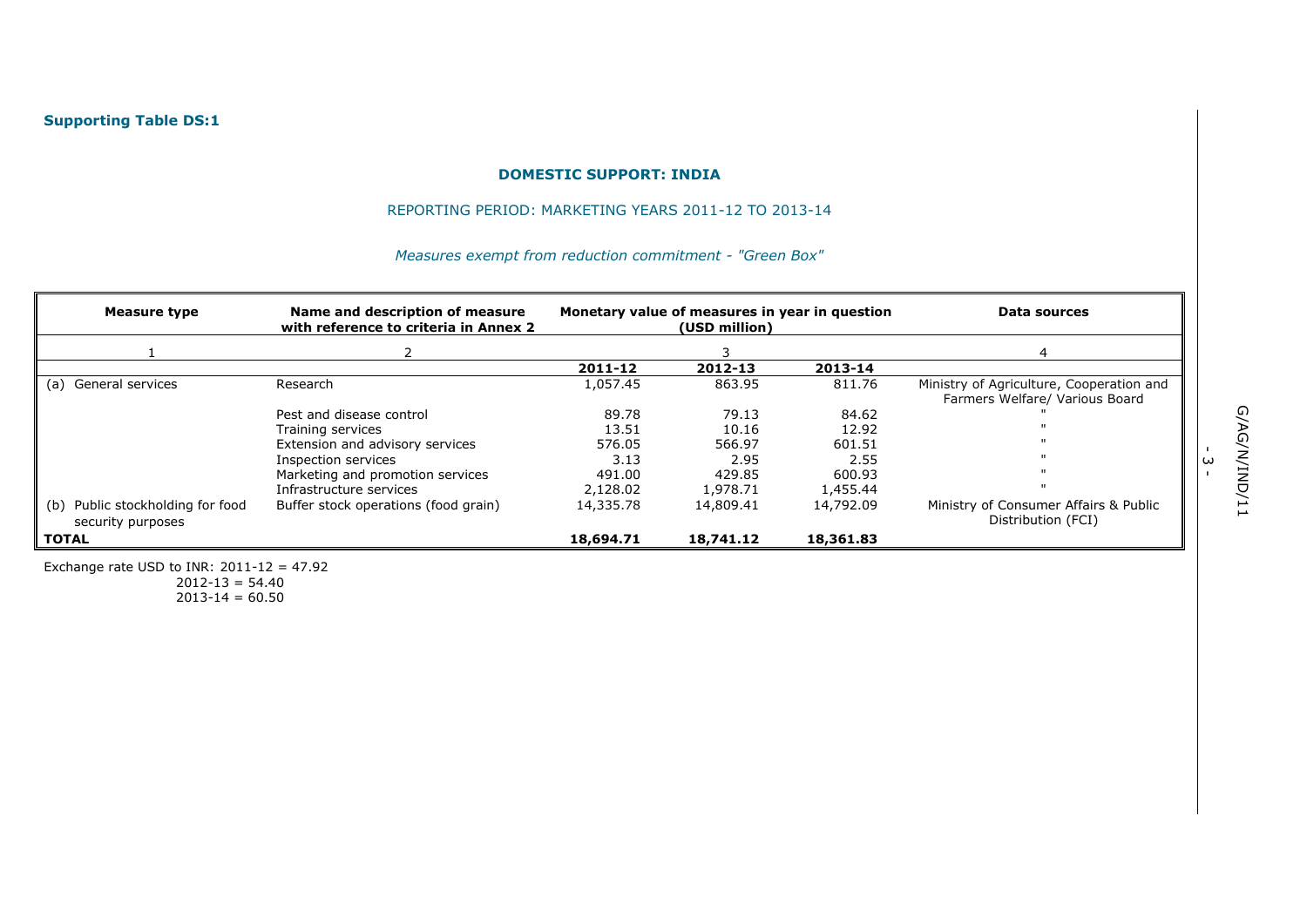#### REPORTING PERIOD: MARKETING YEARS 2011-12 TO 2013-14

*Measures exempt from the reduction commitment - Special and Differential Treatment - "Development Programmes"*

| Measure type                                                                 | Name and description of measure<br>with reference to criteria in Article<br>6.2 | Monetary value of measure in year in<br>question<br>(USD million) |           |           | Data sources                                                                                                                                    |
|------------------------------------------------------------------------------|---------------------------------------------------------------------------------|-------------------------------------------------------------------|-----------|-----------|-------------------------------------------------------------------------------------------------------------------------------------------------|
|                                                                              |                                                                                 |                                                                   |           |           |                                                                                                                                                 |
|                                                                              |                                                                                 | 2011-12                                                           | 2012-13   | 2013-14   |                                                                                                                                                 |
| (b) Agricultural input subsidies to low<br>income or resource poor producers | Other input subsidies $1$                                                       | 25,405.39                                                         | 24,172.53 | 22,827.78 | Ministry of Chemicals and Fertilizers,<br>Ministry of Power, Ministry of<br>Statistics and Program Implementation,<br>Central Statistics Office |
| TOTAL                                                                        |                                                                                 | 25,405.39                                                         | 24,172.53 | 22,827.78 |                                                                                                                                                 |

Note: As per the agricultural census for 2000-2001, 98.97% of farm holdings are of low-income or resource poor farmers which has increased to 99.15% as per the agricultural census for 2005-2006.

1 Includes support for Irrigation, Fertilizers and Electricity.

- 4 -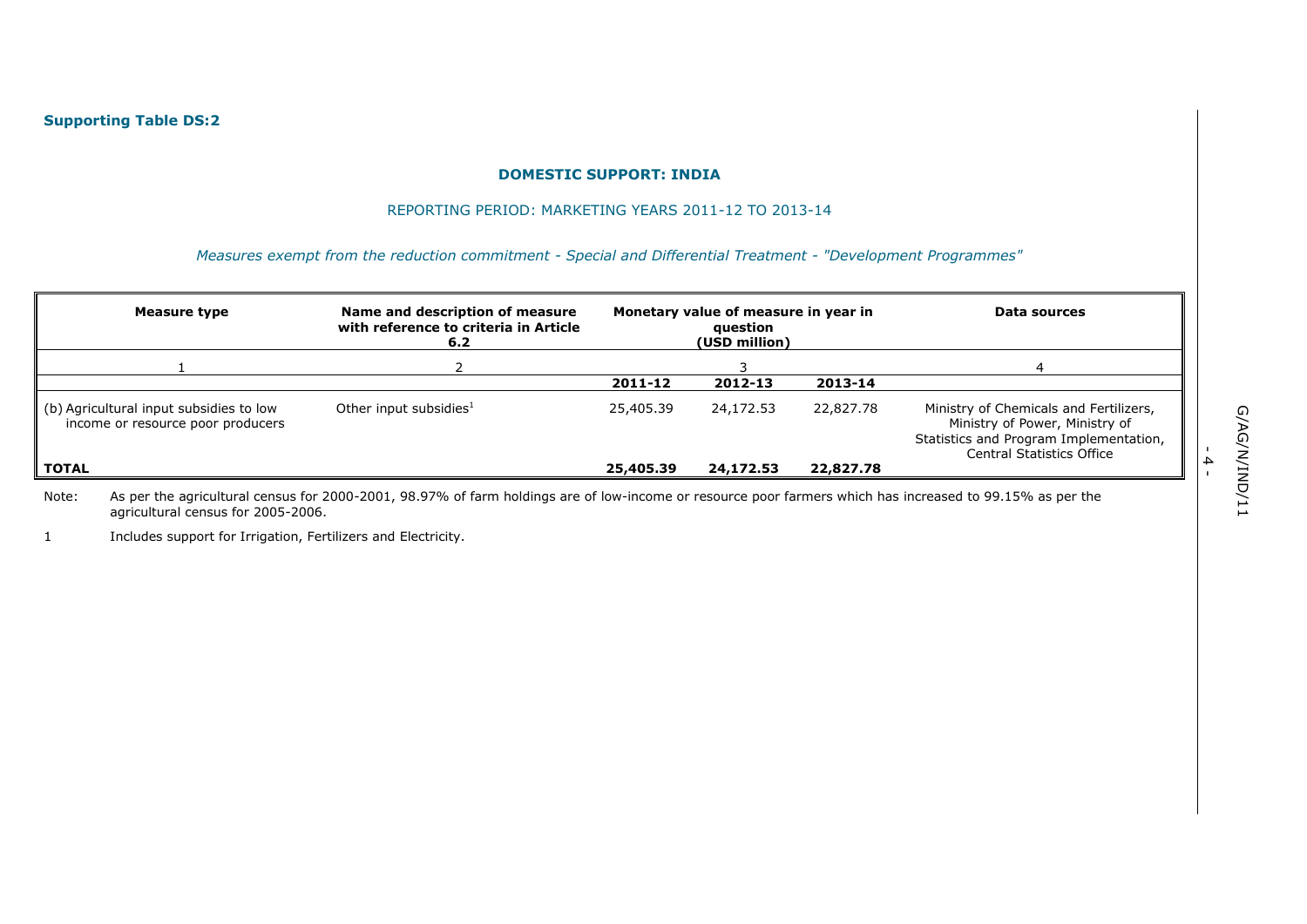## REPORTING PERIOD: MARKETING YEAR 2011-12

# *Calculation of the Current Total Aggregate Measurement of Support*

| <b>Description of basic products</b><br>(including non-product-specific AMS) | <b>Product-specific AMS</b><br>from Supporting Tables)<br>DS:5 and DS:7 below)<br>(USD million) | <b>Product-specific equivalent</b><br>measurements of support | <b>Current Total AMS (aggregate)</b><br>(USD million) |
|------------------------------------------------------------------------------|-------------------------------------------------------------------------------------------------|---------------------------------------------------------------|-------------------------------------------------------|
|                                                                              |                                                                                                 |                                                               |                                                       |
| Product-specific AMS                                                         |                                                                                                 |                                                               |                                                       |
| Rice                                                                         | 2,647.39                                                                                        |                                                               | de minimis                                            |
| Wheat                                                                        | 117.76                                                                                          |                                                               | de minimis                                            |
| Coarse cereals (Bajra, Jowar, Maize & Barley)                                | $-1.20$                                                                                         |                                                               | de minimis                                            |
| Cotton                                                                       | 0.27                                                                                            |                                                               | de minimis                                            |
| Non-product-specific AMS*                                                    | 331.57                                                                                          |                                                               | de minimis                                            |

**\*** Insurance Premium Subsidy.

י<br>- ד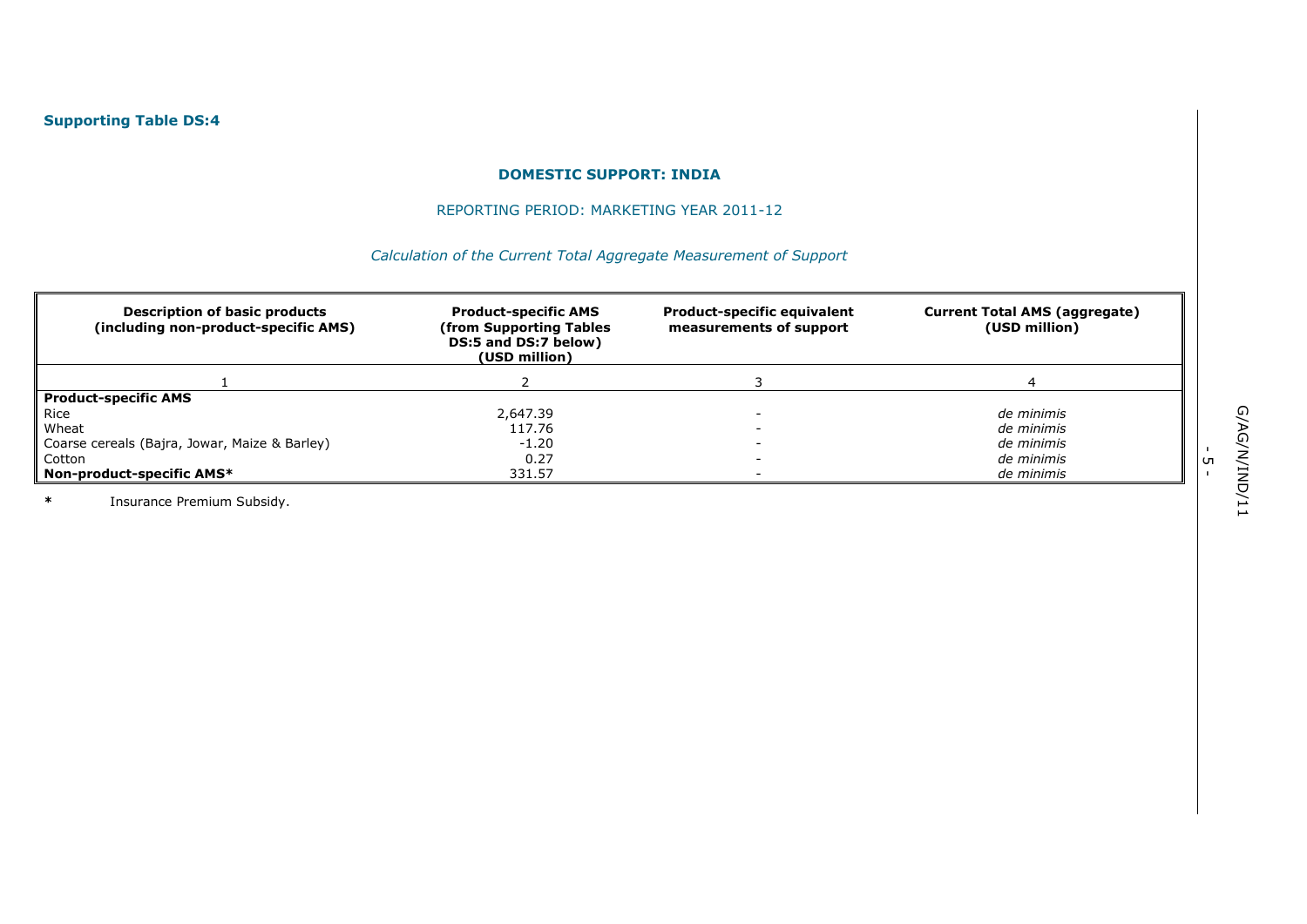#### REPORTING PERIOD: MARKETING YEAR 2011-12

#### *Product Specific Aggregate Measurement of Support: Market Price Support*

| <b>Description of Basic</b><br><b>Product</b>    | <b>Marketing</b><br>Year<br>2011-2012 | Measure<br>type(s) | <b>Applied</b><br>administered<br><b>Price</b><br>USD/tonne | <b>External</b><br>Reference<br><b>Price</b><br>USD/tonne | <b>Eligible</b><br><b>Production</b><br>million tonnes | <b>Associated</b><br>fees/levied | <b>Total Market</b><br><b>Price</b><br>support<br><b>USD million</b> | Data<br><b>Sources</b>                                                              |
|--------------------------------------------------|---------------------------------------|--------------------|-------------------------------------------------------------|-----------------------------------------------------------|--------------------------------------------------------|----------------------------------|----------------------------------------------------------------------|-------------------------------------------------------------------------------------|
|                                                  | 2                                     | 3                  | $\overline{4}$                                              | 5                                                         | 6                                                      | 7                                | 8<br>$((4-5)*6-7)$                                                   | 9                                                                                   |
| Rice<br>Wheat                                    |                                       |                    | 338.06<br>268.16                                            | 262.51<br>264.00                                          | 35.04<br>28.34                                         |                                  | 2,647.39<br>117.76                                                   | Agricultural<br>Statistics at                                                       |
| Coarse cereals (Bajra, Jowar,<br>Maize & Barley) |                                       |                    | 205.34                                                      | 238.57                                                    | 0.04                                                   |                                  | $-1.20$                                                              | a Glance<br>(Various                                                                |
| Cotton                                           |                                       |                    | 1,495.72                                                    | 1,292.64                                                  | 0.001                                                  |                                  | 0.27                                                                 | Issues) and<br>Ministry of<br>Agriculture,<br>Cooperation<br>and Farmers<br>Welfare |

1 ERPs are at the average exchange rate prevalent in the base period (1986-89).<br>2 Applied administered price is procurement price for common paddy. (For conver

2 Applied administered price is procurement price for common paddy. (For converting to the equivalent price of rice a coefficient of 1.5 has been used).<br>3 Support for each of the listed products is below the relevant "pro

3 Support for each of the listed products is below the relevant "product-specific" *de minimis* level (Article 6.4(b) refers).

4 Applied administered price is procurement price for lint cotton. A co-efficient of 2.35 has been used for conversion from seed cotton.

Exchange rate USD to INR:  $2011-12 = 47.92$ 

 $1986 - 89 = 13.40$ 

י<br>-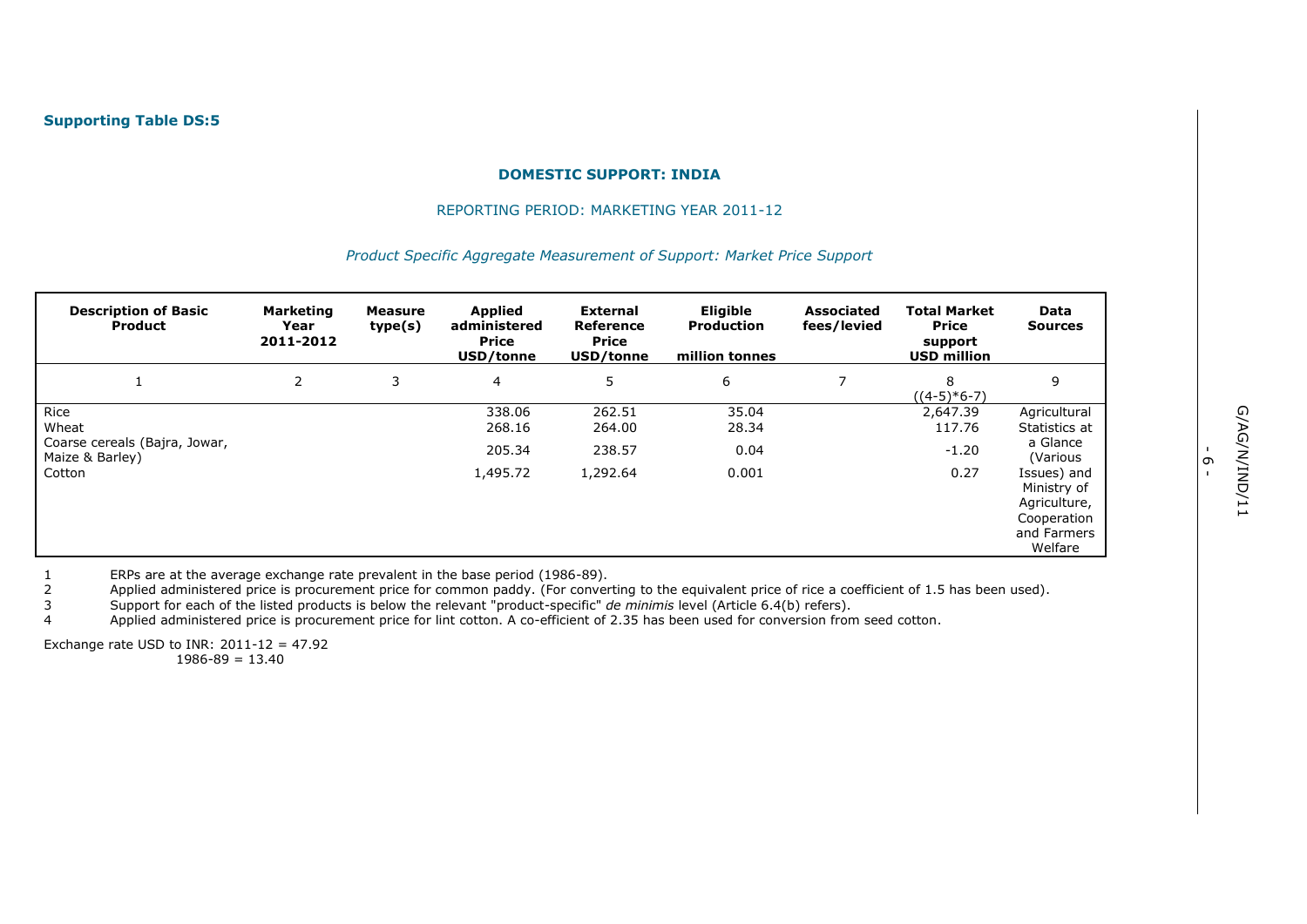# REPORTING PERIOD: MARKETING YEAR 2011-12

| <b>Description</b><br>of basic<br>product | <b>Marketing</b><br>vear 2011-<br>12 | Measurement<br>type(s) | <b>Other</b><br>product-<br>specific<br>budgetary<br>outlays | Other product-<br>specific support<br>(include)<br>calculation<br>details) | <b>Associated</b><br>fees/<br>levies | Total<br>other<br>product-<br>specific<br>support | <b>Market price</b><br>support<br>(Supporting<br>Table DS:5)<br>(USD<br>million) | Non-exempt<br>direct<br>payments<br>(Supporting<br>Table DS:6) | Total<br><b>Product-</b><br>specific<br>AMS<br>(USD<br>million) | Data<br>sources             |
|-------------------------------------------|--------------------------------------|------------------------|--------------------------------------------------------------|----------------------------------------------------------------------------|--------------------------------------|---------------------------------------------------|----------------------------------------------------------------------------------|----------------------------------------------------------------|-----------------------------------------------------------------|-----------------------------|
|                                           | $\overline{2}$                       | 3                      | 4                                                            | 5                                                                          | 6                                    | ⇁<br>$(4+5-6)$                                    | 8                                                                                | 9                                                              | 10<br>$(7+8+9)$                                                 | 11                          |
| Rice                                      | October-<br>September                | Price support          |                                                              |                                                                            | $\overline{\phantom{a}}$             | $\sim$                                            | 2,647.39                                                                         |                                                                | 2,647.39                                                        | Ministry of<br>Agriculture, |
| Wheat                                     | April-March                          | Price support          |                                                              |                                                                            | $\overline{\phantom{a}}$             | $\overline{\phantom{0}}$                          | 117.76                                                                           |                                                                | 117.76                                                          | Cooperation                 |
| Coarse                                    | October-                             | Price support          | $\overline{\phantom{a}}$                                     | $\overline{\phantom{a}}$                                                   | $\overline{\phantom{0}}$             | $\overline{\phantom{a}}$                          | $-1.20$                                                                          | $\qquad \qquad \blacksquare$                                   | $-1.20$                                                         | and Farmers                 |
| cereals                                   | September                            |                        |                                                              |                                                                            |                                      |                                                   |                                                                                  |                                                                |                                                                 | Welfare                     |
| (Bajra, Jowar,<br>Maize &                 |                                      |                        |                                                              |                                                                            |                                      |                                                   |                                                                                  |                                                                |                                                                 |                             |
| Barley)                                   |                                      |                        |                                                              |                                                                            |                                      |                                                   |                                                                                  |                                                                |                                                                 |                             |
| Cotton                                    | October-<br>September                | Price support          | $\overline{\phantom{a}}$                                     | $\sim$                                                                     | $\sim$                               | $\sim$                                            | 0.27                                                                             | $\overline{\phantom{a}}$                                       | 0.27                                                            |                             |

Exchange rate USD to INR:  $2011-12 = 47.92$ 

-<br>- <sup>7</sup>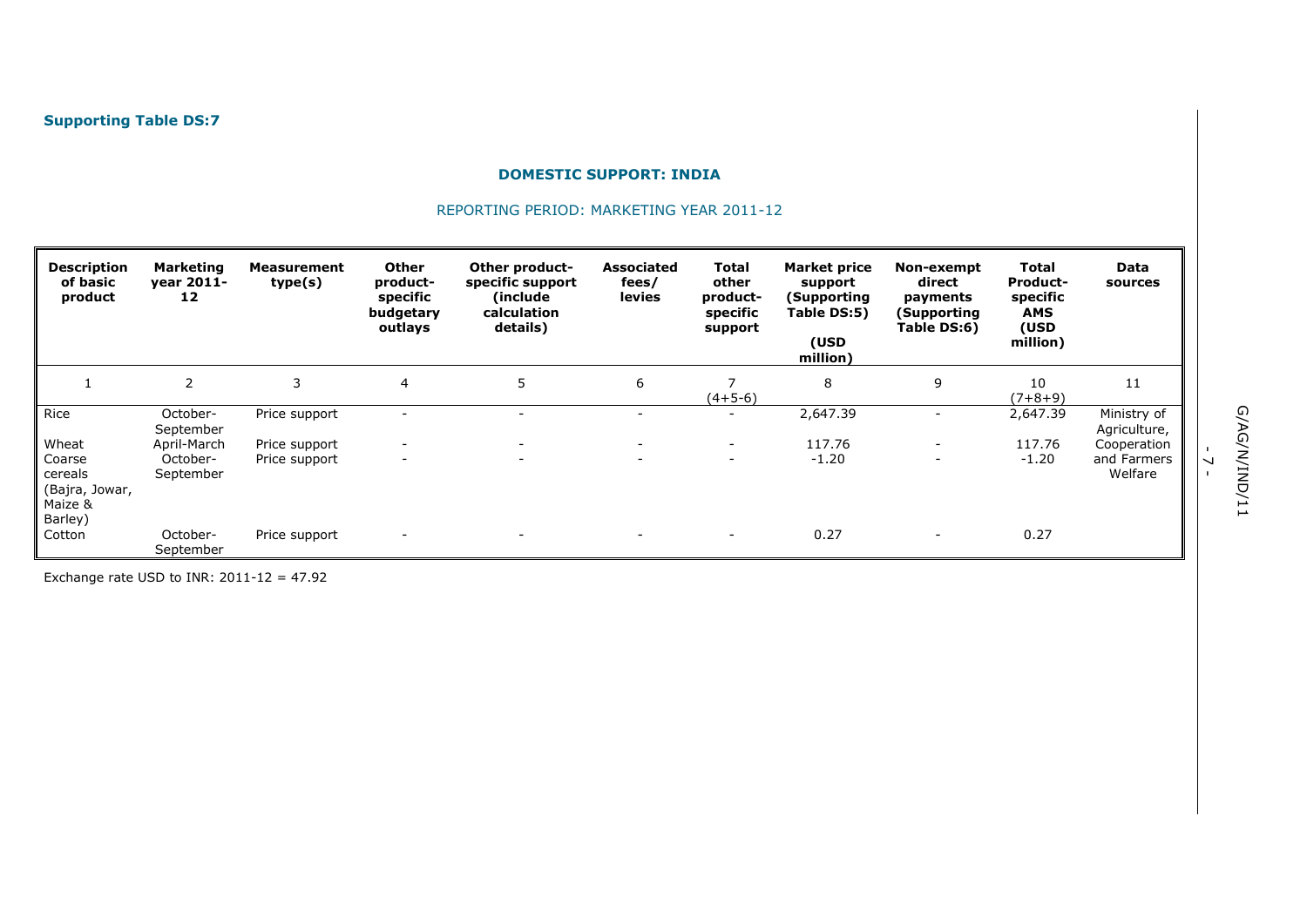## REPORTING PERIOD: MARKETING YEAR 2011-12

# *Non-Product-Specific AMS*

| Measure type(s)                       | Marketing year<br>2011-12 | Non-product-specific<br>budgetary outlays<br><b>USD million</b> | Other non-product-specific<br>support (include<br>calculation details) | <b>Associated</b><br>fees/levies | Total non-product-<br>specific support<br><b>USD million</b> | Data sources                                                      |
|---------------------------------------|---------------------------|-----------------------------------------------------------------|------------------------------------------------------------------------|----------------------------------|--------------------------------------------------------------|-------------------------------------------------------------------|
|                                       |                           |                                                                 |                                                                        |                                  | $(3+4-5)$                                                    |                                                                   |
| Insurance<br>Premium Subsidy<br>Total |                           | 331.57                                                          |                                                                        | -                                | 331.57<br>331.57                                             | Ministry of<br>Agriculture,<br>Cooperation and<br>Farmers Welfare |

Exchange rate USD to INR:  $2011-12 = 47.92$ .

.<br>- 8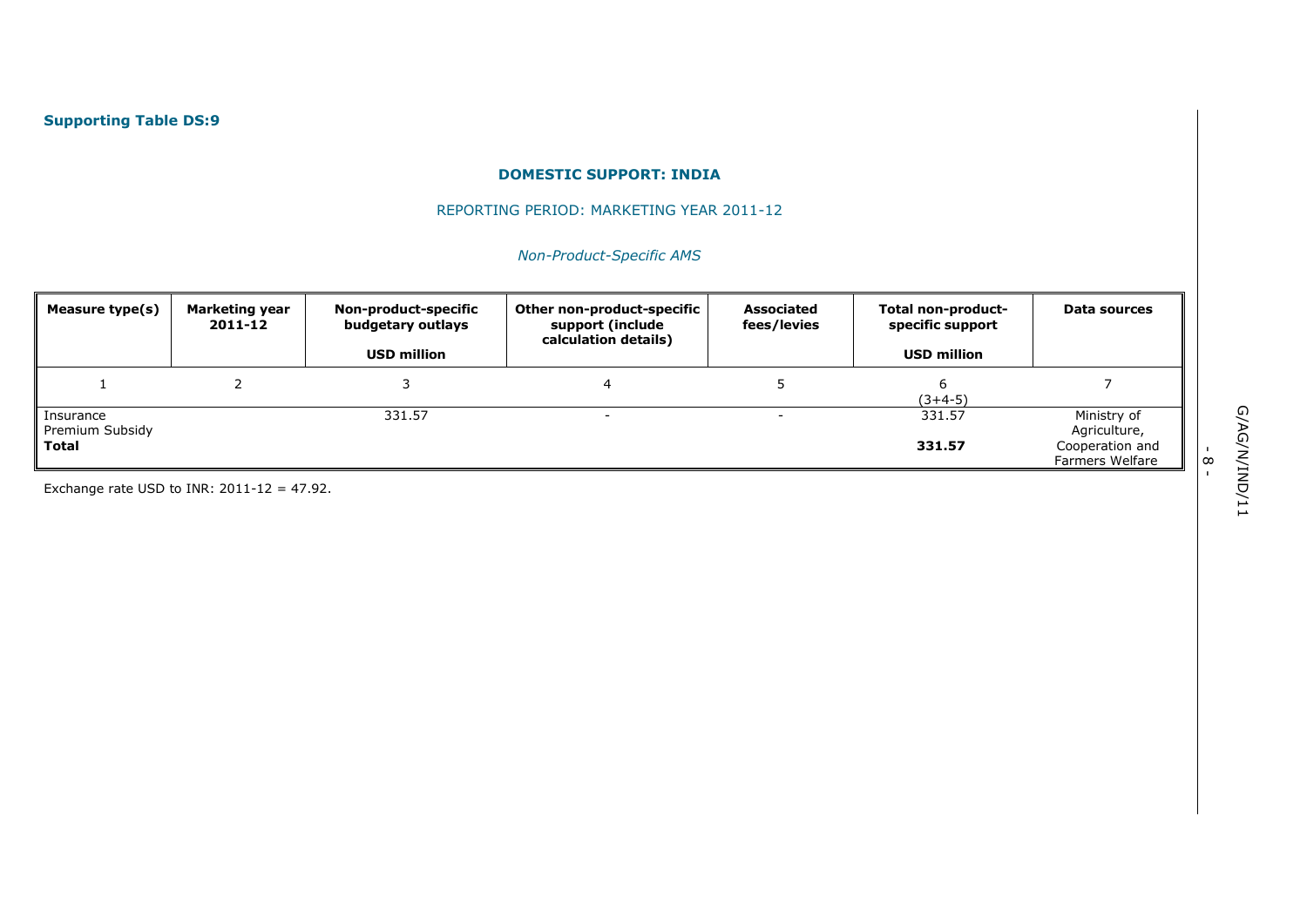## REPORTING PERIOD: MARKETING YEAR 2012-13

# *Calculation of the Current Total Aggregate Measurement of Support*

| <b>Description of basic products</b><br>(including non-product-specific AMS) | <b>Product-specific AMS</b><br>from Supporting Tables)<br>DS:5 and DS:7 below)<br>(USD million) | <b>Product-specific equivalent</b><br>measurements of support | <b>Current Total AMS (aggregate)</b><br>(USD million) |
|------------------------------------------------------------------------------|-------------------------------------------------------------------------------------------------|---------------------------------------------------------------|-------------------------------------------------------|
|                                                                              |                                                                                                 |                                                               |                                                       |
| <b>Product-specific AMS</b>                                                  |                                                                                                 |                                                               |                                                       |
| Rice                                                                         | 2,796.70                                                                                        |                                                               | de minimis                                            |
| Wheat                                                                        | $-604.23$                                                                                       |                                                               | de minimis                                            |
| Coarse cereals (Bajra, Jowar, Maize & Barley)                                | $-0.37$                                                                                         |                                                               | de minimis                                            |
| Pulses (Gram, Arhar, Urad, Moong & Lentils)                                  | 31.93                                                                                           |                                                               | de minimis                                            |
| Cotton                                                                       | 143.76                                                                                          |                                                               | de minimis                                            |
| Sunflower                                                                    | 0.25                                                                                            |                                                               | de minimis                                            |
| Non-product-specific AMS*                                                    | 422.55                                                                                          |                                                               | de minimis                                            |

\* Insurance Premium Subsidy.

.<br>م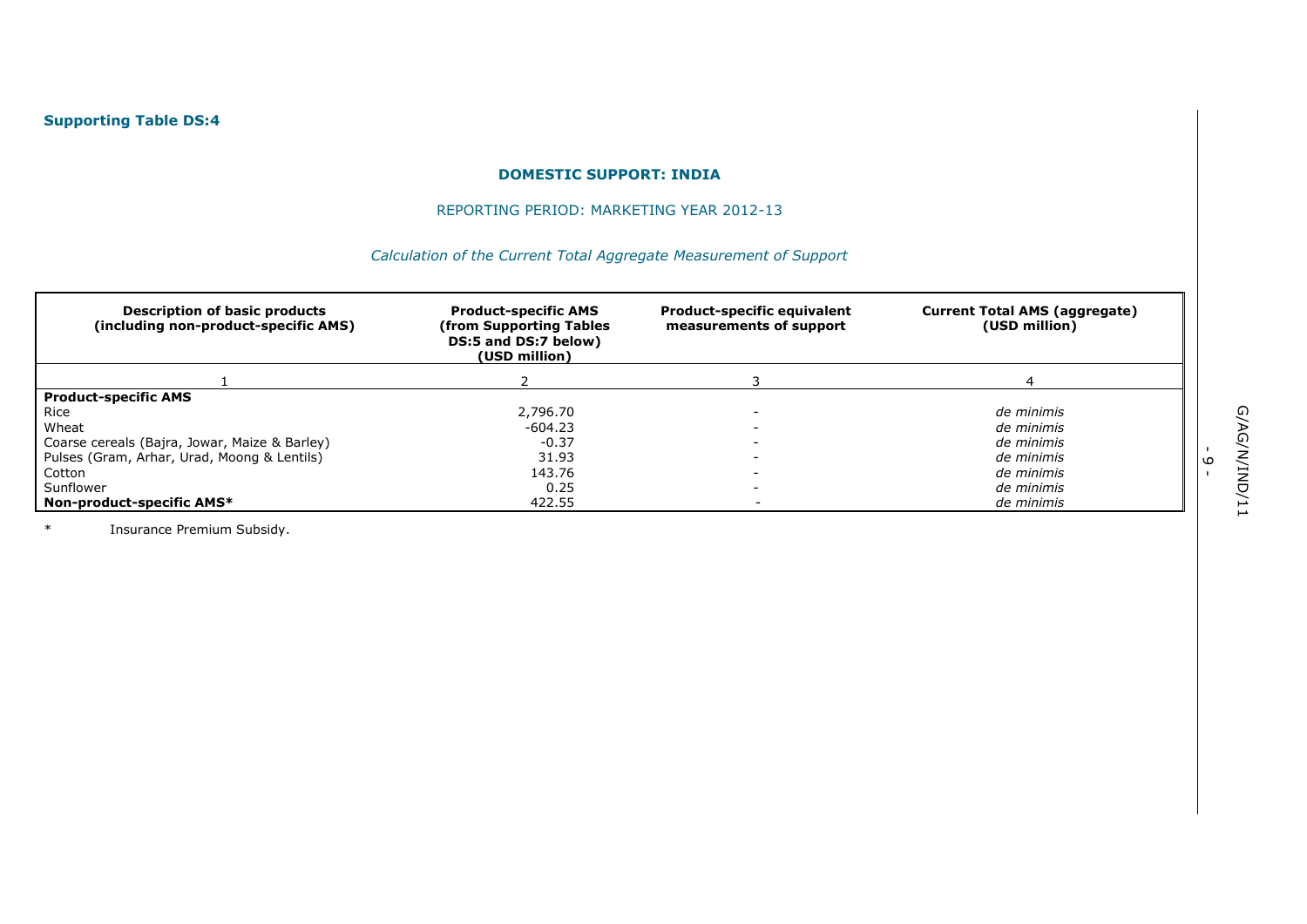#### REPORTING PERIOD: MARKETING YEAR 2012-13

#### *Product Specific Aggregate Measurement of Support: Market Price Support*

| <b>Description of Basic Product</b>              | <b>Marketing</b><br>Year<br>2012-2013 | <b>Measure</b><br>type(s) | <b>Applied</b><br>administered<br><b>Price</b> | External<br><b>Reference</b><br>Price | <b>Eligible</b><br><b>Production</b> | <b>Associated</b><br>fees/levied | <b>Total Market</b><br><b>Price support</b> | Data<br><b>Sources</b>     |
|--------------------------------------------------|---------------------------------------|---------------------------|------------------------------------------------|---------------------------------------|--------------------------------------|----------------------------------|---------------------------------------------|----------------------------|
|                                                  |                                       |                           | USD/tonne                                      | USD/tonne                             | million<br>tonnes                    |                                  | <b>USD million</b>                          |                            |
|                                                  | 2                                     | 3                         | 4                                              | 5                                     | 6                                    |                                  | 8<br>$((4-5)*6-7)$                          | 9                          |
| Rice                                             |                                       |                           | 344.67                                         | 262.51                                | 34.04                                |                                  | 2,796.70                                    | Agricultural               |
| Wheat                                            |                                       |                           | 248.16                                         | 264.00                                | 38.15                                |                                  | $-604.23$                                   | Statistics at a            |
| Coarse cereals (Bajra, Jowar, Maize &<br>Barley) |                                       |                           | 233.46                                         | 238.57                                | 0.07                                 |                                  | $-0.37$                                     | Glance<br>(Various         |
| Pulses (Gram, Arhar, Urad, Moong &<br>Lentils)   |                                       |                           | 678.31                                         | 345.66                                | 0.10                                 |                                  | 31.93                                       | Issues) and<br>Ministry of |
| Cotton                                           |                                       |                           | 1,619.94                                       | 1,292.64                              | 0.44                                 |                                  | 143.76                                      | Agriculture,               |
|                                                  |                                       |                           |                                                |                                       |                                      |                                  |                                             | Cooperation                |
| Sunflower                                        |                                       |                           | 680.15                                         | 513.39                                | 0.001                                |                                  | 0.25                                        | and Farmers<br>Welfare     |

1 ERPs are at the average exchange rate prevalent in the base period (1986-89).<br>2 Applied administered price is procurement price for common paddy. (For conver

Applied administered price is procurement price for common paddy. (For converting to the equivalent price of rice a coefficient of 1.5 has been used).

3 Support for each of the listed products is below the relevant "product-specific" *de minimis* level (Article 6.4(b) refers).

Applied administered price is procurement price for lint cotton. A co-efficient of 2.35 has been used for conversion from seed cotton.

Exchange rate USD to INR:  $2012-13 = 54.40$  $1986 - 89 = 13.40$ 

- 10 -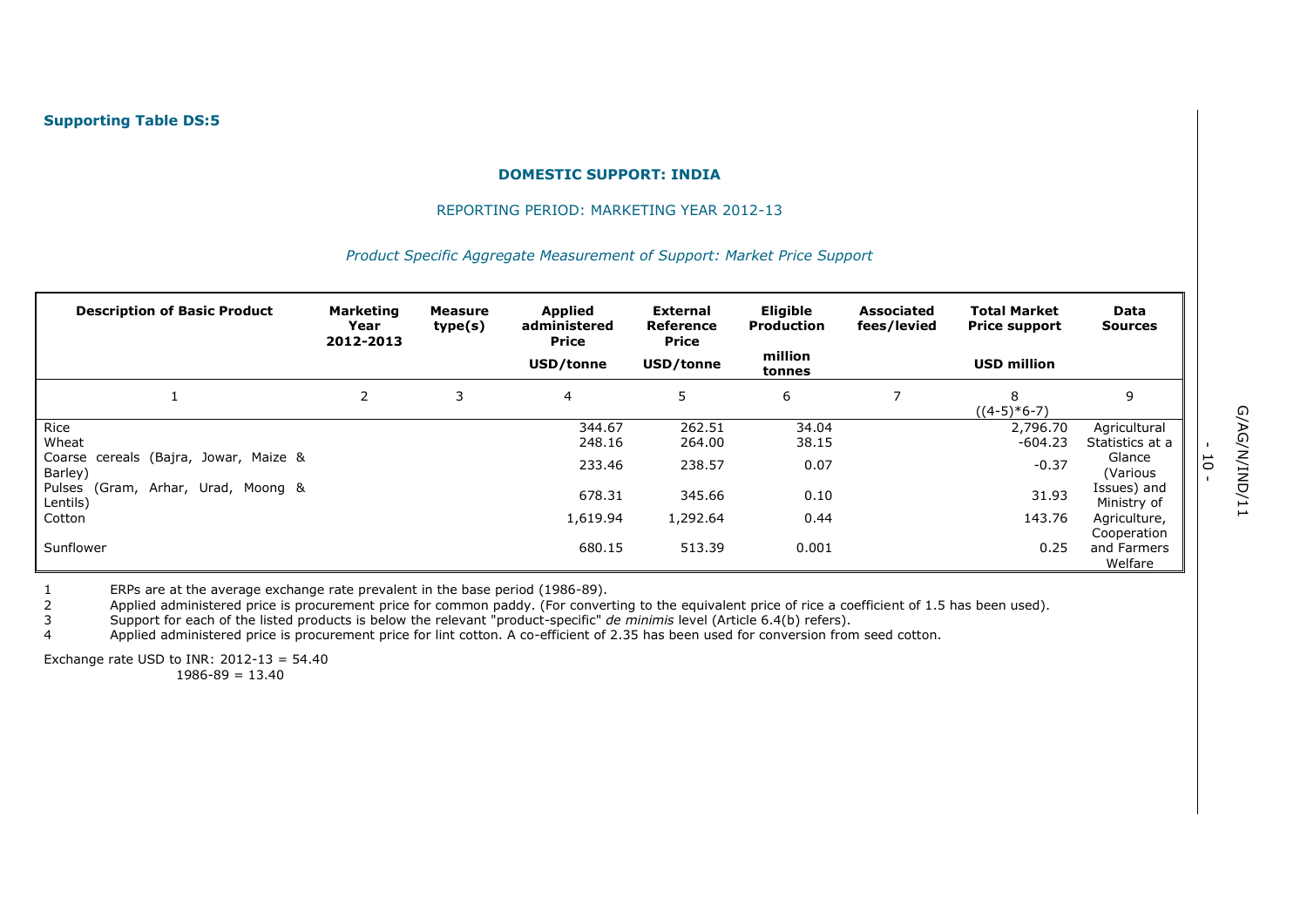#### REPORTING PERIOD: MARKETING YEAR 2012-13

#### *Product-Specific Aggregate Measurements of Support: Other Product-Specific Support and Total Product-Specific AMS*

| <b>Description</b><br>of basic<br>product                 | <b>Marketing</b><br>year<br>2012-13   | <b>Measurement</b><br>type(s) | <b>Other</b><br>product-<br>specific<br>budgetary<br>outlays | Other product-<br>specific support<br>(include<br>calculation<br>details) | <b>Associated</b><br>fees/levies | Total<br>other<br>product-<br>specific<br>support | <b>Market price</b><br>support<br>(Supporting<br>Table DS:5)<br>(USD<br>million) | Non-exempt<br>direct<br>payments<br>(Supporting<br>Table DS:6) | Total<br><b>Product-</b><br>specific<br><b>AMS</b><br>(USD<br>million) | Data<br>sources                       |
|-----------------------------------------------------------|---------------------------------------|-------------------------------|--------------------------------------------------------------|---------------------------------------------------------------------------|----------------------------------|---------------------------------------------------|----------------------------------------------------------------------------------|----------------------------------------------------------------|------------------------------------------------------------------------|---------------------------------------|
|                                                           | $\overline{2}$                        | 3                             | $\overline{4}$                                               | 5                                                                         | 6                                | $(4+5-6)$                                         | 8                                                                                | 9                                                              | 10<br>$(7+8+9)$                                                        | 11                                    |
| Rice                                                      | October-<br>September                 | Price support                 | $\overline{\phantom{a}}$                                     | $\overline{\phantom{m}}$                                                  | $\overline{\phantom{0}}$         | $\overline{\phantom{a}}$                          | 2,796.70                                                                         | $\overline{\phantom{a}}$                                       | 2,796.70                                                               |                                       |
| Wheat                                                     | April-March                           | Price support                 | $\overline{\phantom{a}}$                                     |                                                                           |                                  | $\overline{\phantom{a}}$                          | $-604.23$                                                                        | $\overline{\phantom{a}}$                                       | $-604.23$                                                              |                                       |
| Coarse<br>cereals<br>(Bajra,<br>Jowar, Maize<br>& Barley) | October-<br>September                 | Price support                 |                                                              |                                                                           |                                  |                                                   | $-0.37$                                                                          |                                                                | $-0.37$                                                                | Ministry of<br>Agriculture,           |
| Pulses<br>(Gram,<br>Arhar, Urad,<br>Moong &<br>Lentils)   | October-<br>September/A<br>pril-March | Price support                 | $\overline{\phantom{a}}$                                     |                                                                           |                                  |                                                   | 31.93                                                                            |                                                                | 31.93                                                                  | Cooperation<br>and Farmers<br>Welfare |
| Cotton                                                    | October-<br>September                 | Price support                 |                                                              |                                                                           |                                  | $\overline{\phantom{0}}$                          | 143.76                                                                           | $\overline{\phantom{a}}$                                       | 143.76                                                                 |                                       |
| Sunflower                                                 | April-March                           | Price support                 |                                                              |                                                                           |                                  |                                                   | 0.25                                                                             |                                                                | 0.25                                                                   |                                       |

Exchange rate USD to INR:  $2012-13 = 54.40$ 

1 The marketing year for pulses namely Arhar, Moong and Urad is October-September. In respect of Gram and Lentils the marketing year is April-March.

- ب<br>-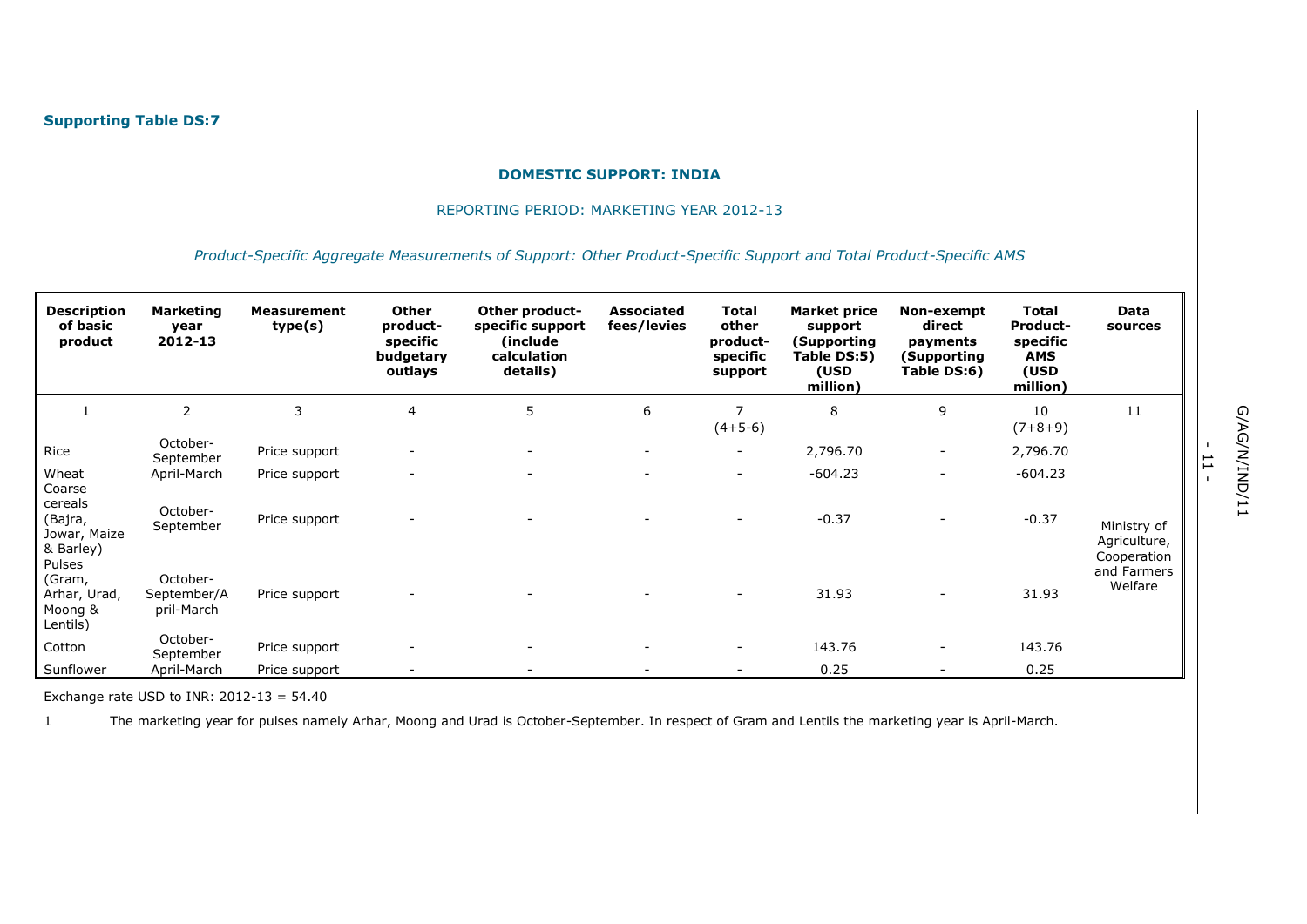## REPORTING PERIOD: MARKETING YEAR 2012-13

# *Non-Product-Specific AMS*

| Measure type(s)                       | Marketing year<br>2012-13 | Non-product-specific<br>budgetary outlays<br>(USD million) | Other non-product-<br>specific support<br>(include calculation<br>details) | <b>Associated</b><br>fees/levies | Total non-product-<br>specific support<br><b>USD million</b> | Data sources                                                      |
|---------------------------------------|---------------------------|------------------------------------------------------------|----------------------------------------------------------------------------|----------------------------------|--------------------------------------------------------------|-------------------------------------------------------------------|
|                                       |                           |                                                            |                                                                            |                                  | $(3+4-5)$                                                    |                                                                   |
| Insurance<br>Premium Subsidy<br>Total |                           | 422.55                                                     |                                                                            |                                  | 422.55<br>422.55                                             | Ministry of<br>Agriculture,<br>Cooperation and<br>Farmers Welfare |

Exchange rate USD to INR:  $2012-13 = 54.40$ 

- 12<br>-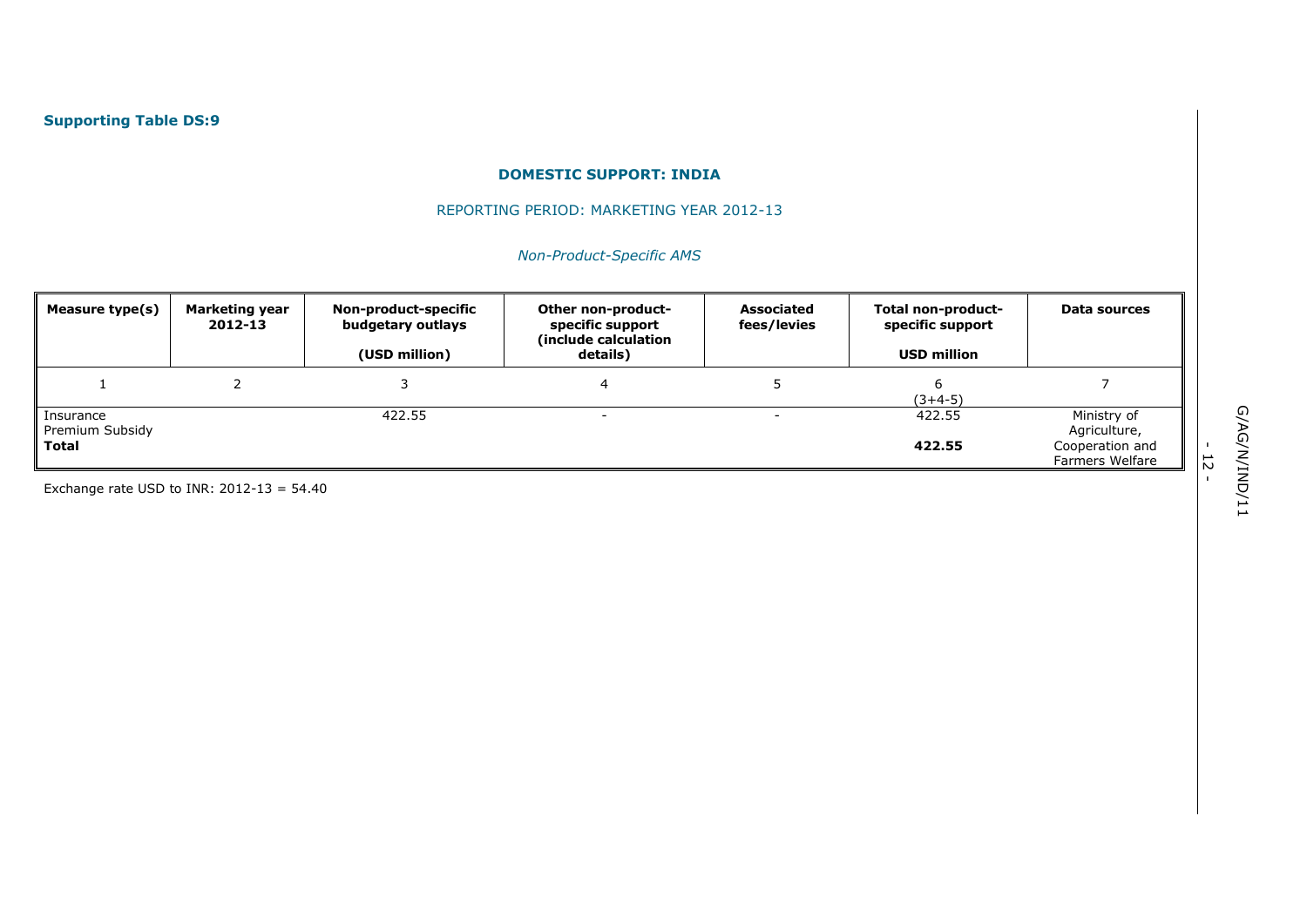## REPORTING PERIOD: MARKETING YEAR 2013-14

# *Calculation of the Current Total Aggregate Measurement of Support*

| <b>Description of basic products</b><br>(including non-product-specific AMS) | <b>Product-specific AMS</b><br>(from Supporting Tables<br>DS:5 and DS:7 below)<br>(USD million) | <b>Product-specific equivalent</b><br>measurements of support | <b>Current Total AMS (aggregate)</b><br>(USD million) |
|------------------------------------------------------------------------------|-------------------------------------------------------------------------------------------------|---------------------------------------------------------------|-------------------------------------------------------|
|                                                                              |                                                                                                 |                                                               |                                                       |
| <b>Product-specific AMS</b>                                                  |                                                                                                 |                                                               |                                                       |
| Rice                                                                         | 1,983.73                                                                                        |                                                               | de minimis                                            |
| Wheat                                                                        | $-817.81$                                                                                       |                                                               | de minimis                                            |
| Coarse cereals (Bajra, Jowar, Maize & Barley)                                | $-19.41$                                                                                        |                                                               | de minimis                                            |
| Pulses (Gram, Arhar, Urad, Moong & Lentils)                                  | 14.37                                                                                           |                                                               | de minimis                                            |
| Cotton                                                                       | 1.41                                                                                            |                                                               | de minimis                                            |
| Groundnut                                                                    | 50.01                                                                                           |                                                               | de minimis                                            |
| Sunflower                                                                    | 0.43                                                                                            |                                                               | de minimis                                            |
| Non-product-specific AMS*                                                    | 379.17                                                                                          |                                                               | de minimis                                            |

\* Insurance Premium Subsidy.

- ب<br>-<br>-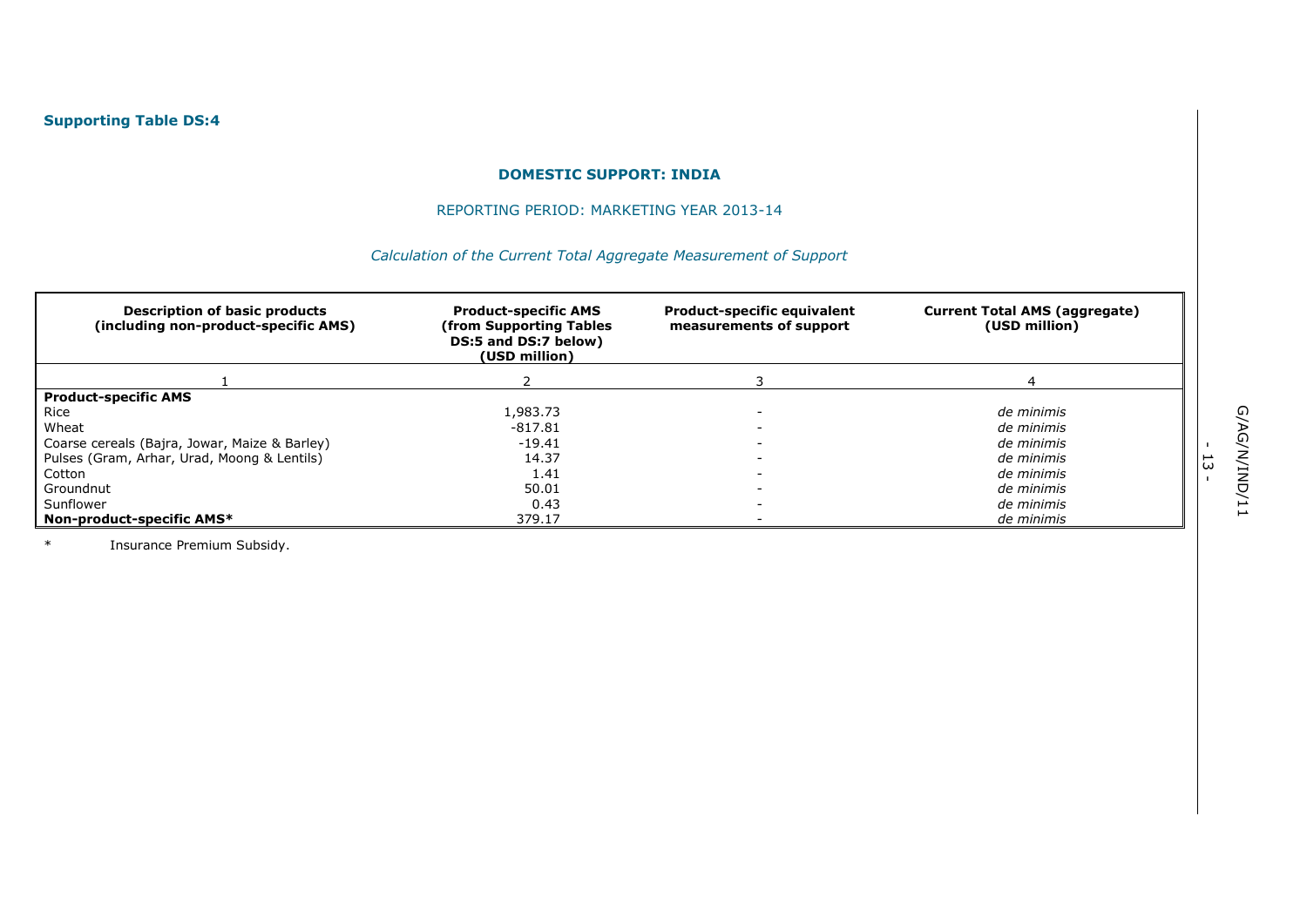#### REPORTING PERIOD: MARKETING YEAR 2013-14

#### *Product Specific Aggregate Measurement of Support: Market Price Support*

| <b>Description of Basic Product</b>           | <b>Marketing</b><br>Year<br>2013-2014 | Measure<br>type(s) | Applied<br>administered<br>Price<br>USD/tonne | External<br>Reference<br>Price<br>USD/tonne | Eligible<br>Production<br>million tonnes | <b>Associated</b><br>fees/levied | <b>Total Market Price</b><br>support<br><b>USD million</b> | <b>Data Sources</b>                |
|-----------------------------------------------|---------------------------------------|--------------------|-----------------------------------------------|---------------------------------------------|------------------------------------------|----------------------------------|------------------------------------------------------------|------------------------------------|
|                                               |                                       |                    |                                               |                                             |                                          |                                  |                                                            |                                    |
|                                               |                                       |                    | 4                                             |                                             | 6                                        |                                  | $((4-5)*6-7)$                                              |                                    |
| Rice                                          |                                       |                    | 324.79                                        | 262.51                                      | 31.85                                    |                                  | 1,983.73                                                   | Agricultural                       |
| Wheat                                         |                                       |                    | 231.40                                        | 264.00                                      | 25.09                                    |                                  | $-817.81$                                                  | Statistics at a                    |
| Coarse cereals (Bajra, Jowar, Maize & Barley) |                                       |                    | 220.83                                        | 238.57                                      | 1.09                                     |                                  | $-19.41$                                                   | Glance (Various                    |
| Pulses (Gram, Arhar, Urad, Moong & Lentils)   |                                       |                    | 633.06                                        | 345.66                                      | 0.05                                     |                                  | 14.37                                                      | Issues) and                        |
| Cotton                                        |                                       |                    | 1,495.45                                      | 1,292.64                                    | 0.01                                     |                                  | 1.41                                                       | Ministry of                        |
| Groundnut                                     |                                       |                    | 661.16                                        | 514.58                                      | 0.34                                     |                                  | 50.01                                                      | Agriculture,                       |
| Sunflower                                     |                                       |                    | 611.57                                        | 513.39                                      | 0.004                                    |                                  | 0.43                                                       | Cooperation and<br>Farmers Welfare |

1 ERPs are at the average exchange rate prevalent in the base period (1986-89).

2 Applied administered price is procurement price for common paddy. (For converting to the equivalent price of rice a coefficient of 1.5 has been used).

3 Support for each of the listed products is below the relevant "product-specific" *de minimis* level (Article 6.4(b) refers).

4 Applied administered price is procurement price for lint cotton. A co-efficient of 2.35 has been used for conversion from seed cotton.

Exchange rate USD to INR:  $2013-14 = 60.50$ 

 $1986 - 89 = 13.40$ 

- 14<br>-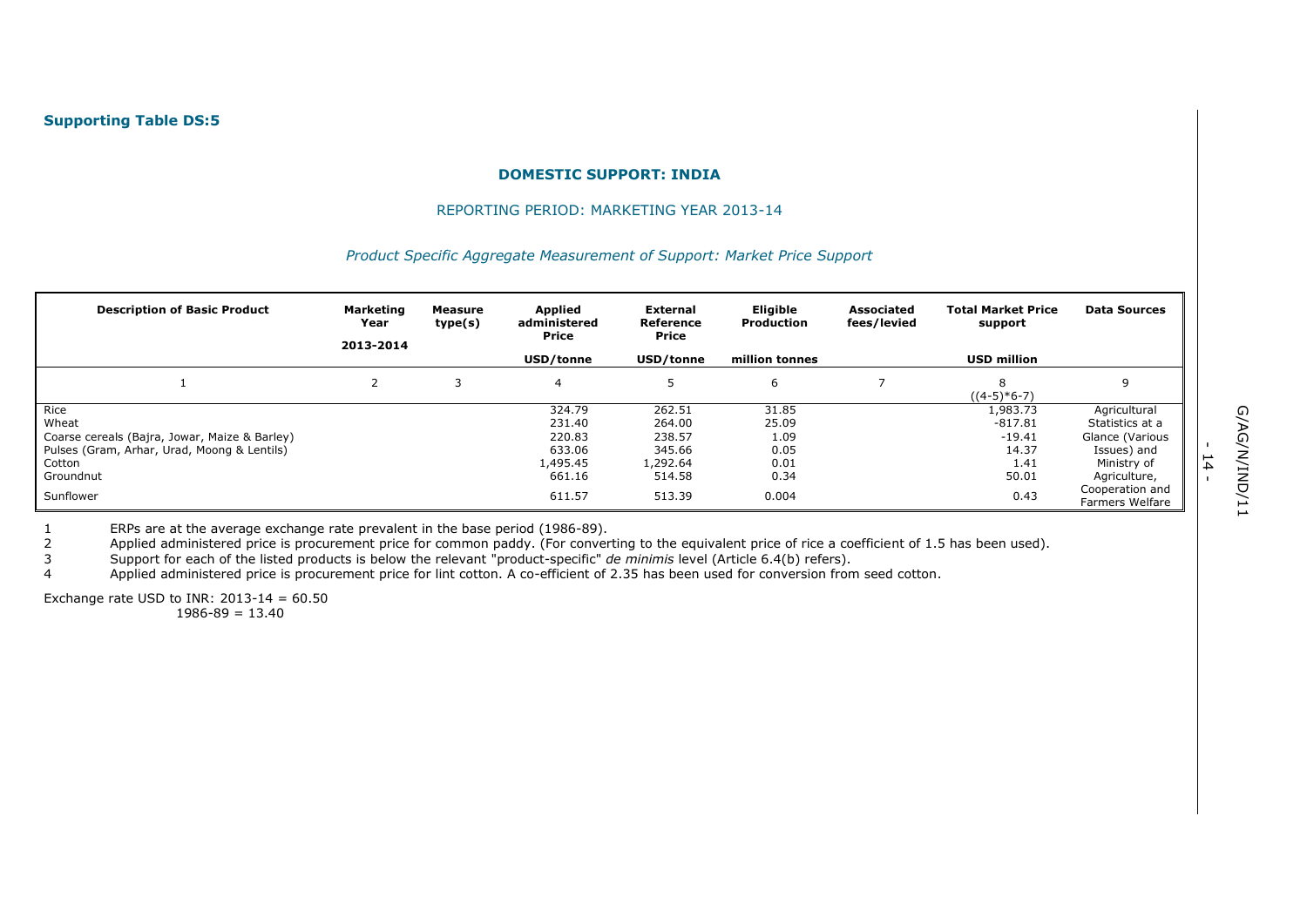#### REPORTING PERIOD: MARKETING YEAR 2013-14

#### *Product-Specific Aggregate Measurements of Support: Other Product-Specific Support and Total Product-Specific AMS*

| <b>Description</b><br>of basic<br>product                 | <b>Marketing</b><br>year<br>2013-14  | <b>Measurement</b><br>type(s) | Other<br>product-<br>specific<br>budgetary<br>outlays | Other product-<br>specific support<br>(include)<br>calculation<br>details) | <b>Associated</b><br>fees/levies | Total<br>other<br>product-<br>specific<br>support | <b>Market price</b><br>support<br>(Supporting<br>Table DS:5)<br>(USD<br>million) | Non-exempt<br>direct<br>payments<br>(Supporting<br>Table DS:6) | Total<br><b>Product-</b><br>specific<br>AMS<br>(USD<br>million) | Data<br>sources                       |
|-----------------------------------------------------------|--------------------------------------|-------------------------------|-------------------------------------------------------|----------------------------------------------------------------------------|----------------------------------|---------------------------------------------------|----------------------------------------------------------------------------------|----------------------------------------------------------------|-----------------------------------------------------------------|---------------------------------------|
|                                                           | 2                                    | 3                             | $\overline{4}$                                        | 5                                                                          | 6                                | $\overline{7}$<br>$(4+5-6)$                       | 8                                                                                | 9                                                              | 10<br>$(7+8+9)$                                                 | 11                                    |
| Rice                                                      | October-<br>September                | Price support                 |                                                       |                                                                            |                                  | $\overline{\phantom{a}}$                          | 1,983.73                                                                         | $\overline{a}$                                                 | 1,983.73                                                        |                                       |
| Wheat                                                     | April-March                          | Price support                 |                                                       |                                                                            |                                  |                                                   | $-817.81$                                                                        | $\overline{\phantom{a}}$                                       | $-817.81$                                                       |                                       |
| Coarse<br>cereals<br>(Bajra, Jowar,<br>Maize &<br>Barley) | October-<br>September                | Price support                 |                                                       |                                                                            |                                  |                                                   | $-19.41$                                                                         |                                                                | $-19.41$                                                        | Ministry of<br>Agriculture,           |
| Pulses (Gram,<br>Arhar, Urad,<br>Moong &<br>Lentils)      | October-<br>September/<br>Apri-March | Price support                 |                                                       |                                                                            |                                  |                                                   | 14.37                                                                            |                                                                | 14.37                                                           | Cooperation<br>and Farmers<br>Welfare |
| Cotton                                                    | October-<br>September                | Price support                 |                                                       |                                                                            |                                  |                                                   | 1.41                                                                             |                                                                | 1.41                                                            |                                       |
| Groundnut                                                 | October-<br>September                | Price support                 | $\overline{\phantom{a}}$                              | $\overline{\phantom{m}}$                                                   | $\overline{\phantom{0}}$         |                                                   | 50.01                                                                            | $\overline{\phantom{a}}$                                       | 50.01                                                           |                                       |
| Sunflower                                                 | April-March                          | Price support                 |                                                       |                                                                            |                                  |                                                   | 0.43                                                                             |                                                                | 0.43                                                            |                                       |

Exchange rate USD to INR:  $2013-14 = 60.50$ 

1 The marketing year for pulses namely Arhar, Moong and Urad is October-September. In respect of Gram and Lentils the marketing year is April-March.

- ب<br>-